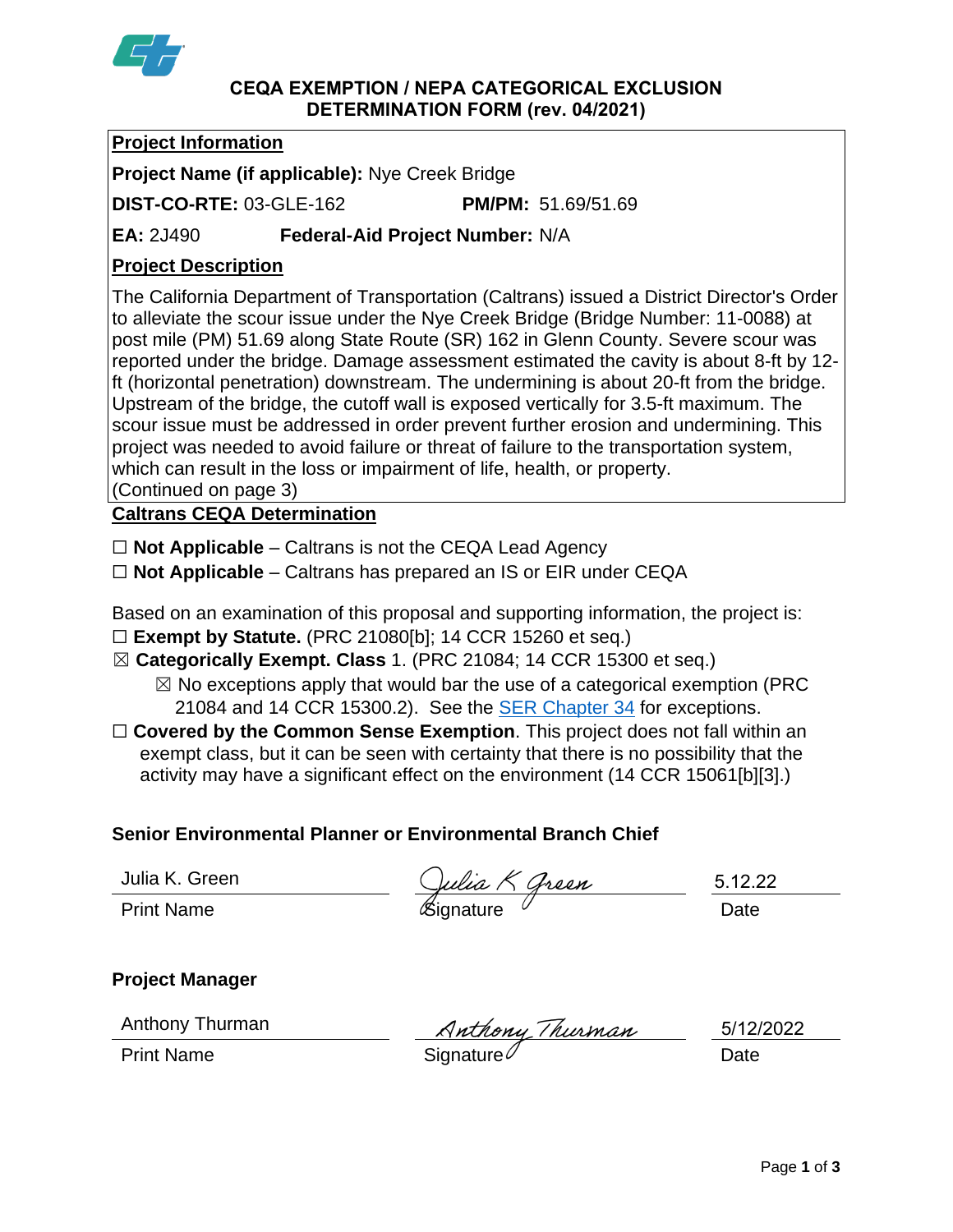

## **Caltrans NEPA Determination**

### ☒ **Not Applicable**

Caltrans has determined that this project has no significant impacts on the environment as defined by NEPA, and that there are no unusual circumstances as described in 23 CFR 771.117(b). See **SER Chapter 30** for unusual circumstances. As such, the project is categorically excluded from the requirements to prepare an EA or EIS under NEPA and is included under the following:

□ 23 USC 326: Caltrans has been assigned, and hereby certifies that it has carried out the responsibility to make this determination pursuant to 23 USC 326 and the Memorandum of Understanding dated April 18, 2019, executed between FHWA and Caltrans. Caltrans has determined that the project is a Categorical Exclusion under:

☐ **23 CFR 771.117(c): activity (c)(Enter activity number)**

☐ **23 CFR 771.117(d): activity (d)(Enter activity number)**

☐ **Activity Enter activity number listed in Appendix A of the MOU between FHWA and Caltrans**

□ 23 USC 327: Based on an examination of this proposal and supporting information, Caltrans has determined that the project is a Categorical Exclusion under 23 USC 327. The environmental review, consultation, and any other actions required by applicable Federal environmental laws for this project are being, or have been, carried out by Caltrans pursuant to 23 USC 327 and the Memorandum of Understanding dated December 23, 2016 and executed by FHWA and Caltrans.

## **Senior Environmental Planner or Environmental Branch Chief**

| IN/M                                 |           |      |
|--------------------------------------|-----------|------|
| <b>Print Name</b>                    | Signature | Date |
| <b>Project Manager/ DLA Engineer</b> |           |      |
| N/A                                  |           |      |
| <b>Print Name</b>                    | Signature | Date |
|                                      |           |      |

**Date of Categorical Exclusion Checklist completion (if applicable):** N/A **Date of Environmental Commitment Record or equivalent:** N/A

N/A